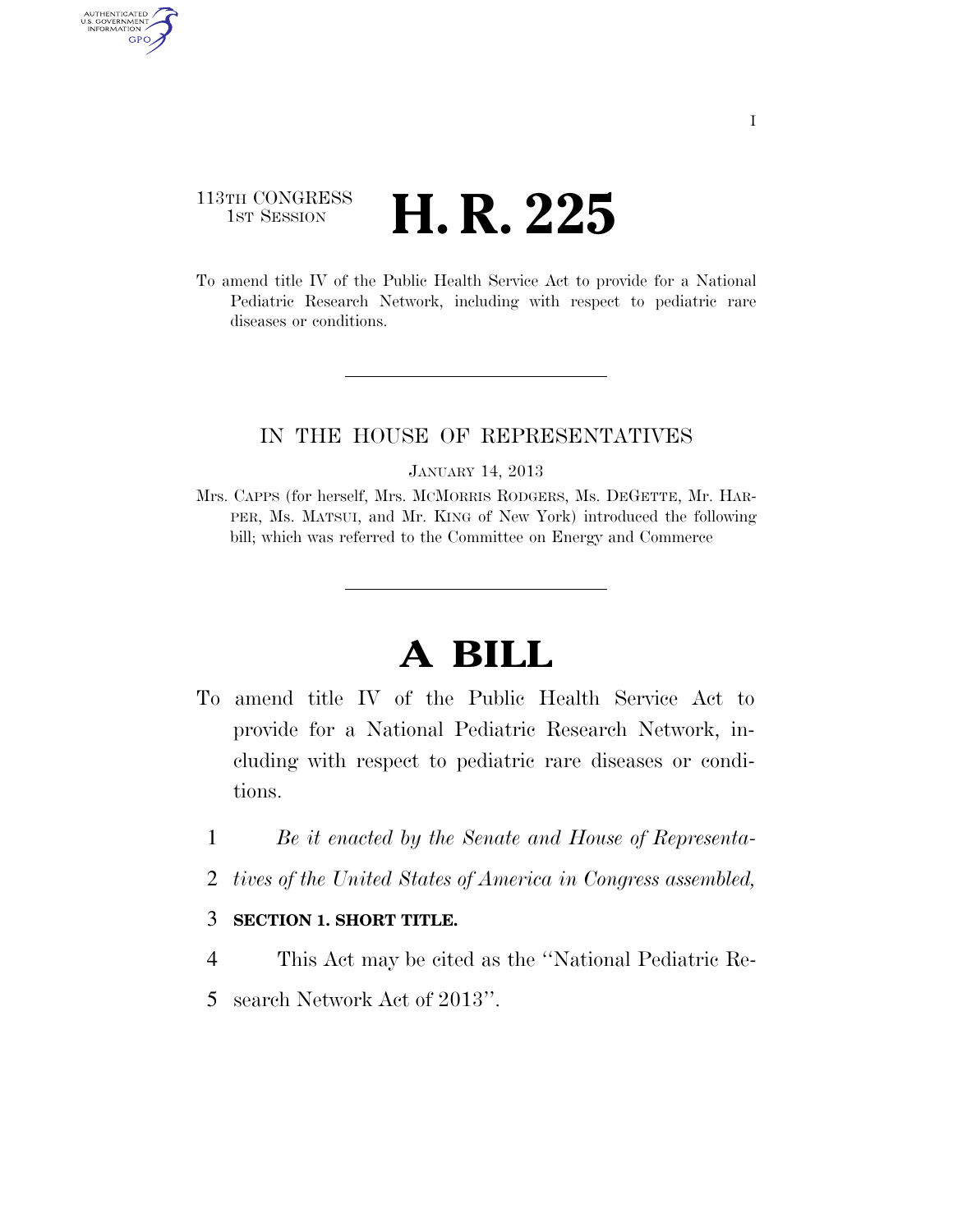**SEC. 2. NATIONAL PEDIATRIC RESEARCH NETWORK.**  Section 409D of the Public Health Service Act (42 U.S.C. 284h; relating to the Pediatric Research Initiative) is amended— (1) by redesignating subsection (d) as sub- section (f); and (2) by inserting after subsection (c) the fol- lowing: 9 "(d) NATIONAL PEDIATRIC RESEARCH NETWORK.—  $\frac{1}{10}$  NETWORK.—In carrying out the Initiative, the Director of NIH, acting through the Director of the Eunice Kennedy Shriver National Institute of Child Health and Human Development and in col- laboration with other appropriate national research institutes and national centers that carry out activi- ties involving pediatric research, may provide for the establishment of a National Pediatric Research Net- work consisting of the pediatric research consortia receiving awards under paragraph (2). 20 "(2) PEDIATRIC RESEARCH CONSORTIA. 21 "(A) IN GENERAL.—The Director of the

 Institute may award funding, including through grants, contracts, or other mechanisms, to pub-24 lie or private nonprofit entities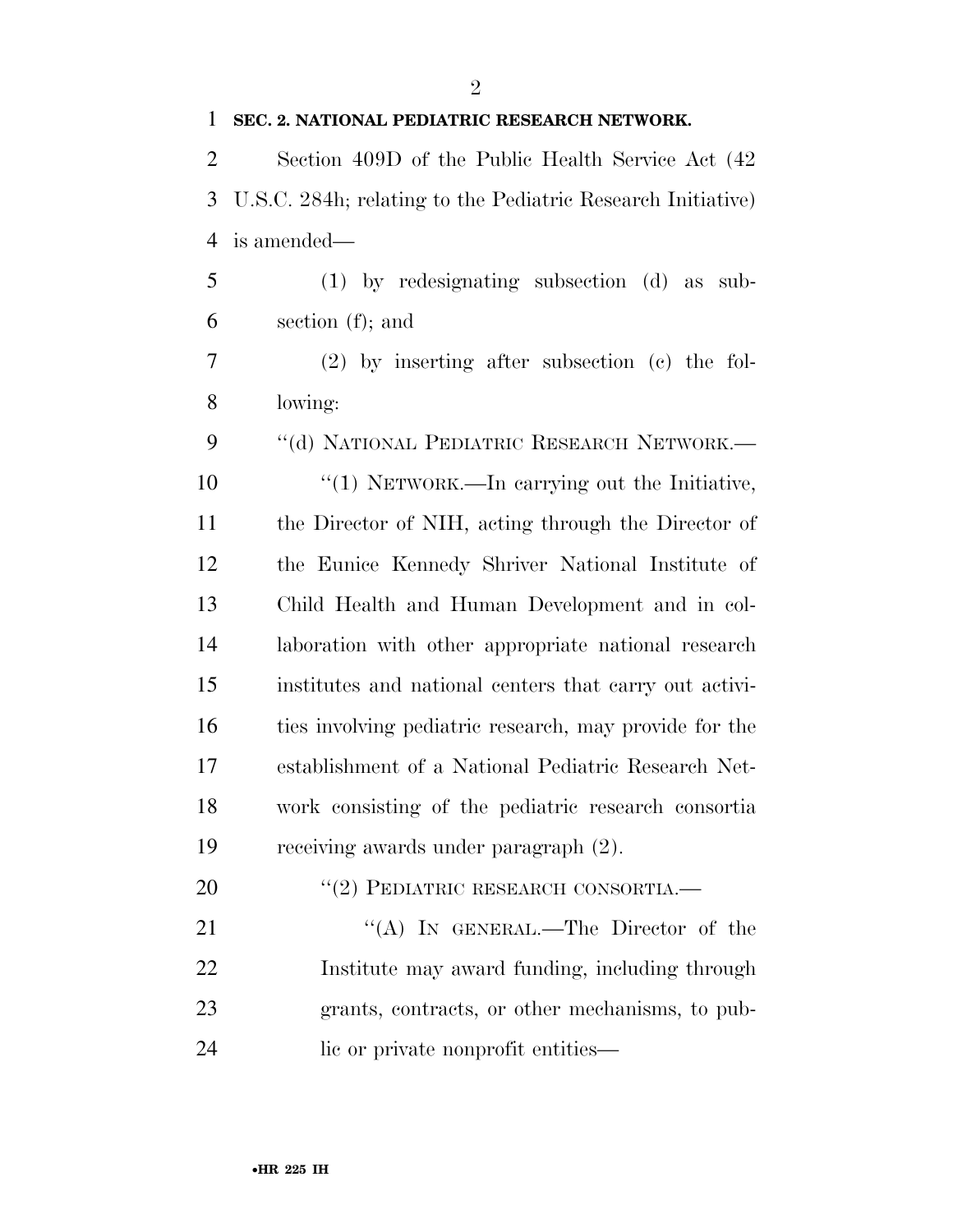| $\mathbf{1}$   | "(i) for planning, establishing, or         |
|----------------|---------------------------------------------|
| $\overline{2}$ | strengthening pediatric research consortia; |
| $\mathfrak{Z}$ | and                                         |
| $\overline{4}$ | "(ii) for providing basic operating         |
| 5              | support for such consortia, including with  |
| 6              | respect to-                                 |
| $\tau$         | "(I) basic, clinical, behavioral, or        |
| 8              | translational research to meet unmet        |
| 9              | needs for pediatric research; and           |
| 10             | "(II) training researchers in pe-           |
| 11             | diatric research techniques in order to     |
| 12             | address unmet pediatric research            |
| 13             | needs.                                      |
| 14             | "(B) RESEARCH.—The Director of NIH          |
| 15             | shall ensure that—                          |
| 16             | "(i) each consortium receiving an           |
| 17             | award under subparagraph $(A)$ conducts or  |
| 18             | supports at least one category of research  |
| 19             | described in subparagraph $(A)(ii)(I)$ and  |
| 20             | collectively such consortia conduct or sup- |
| 21             | port all such categories of research; and   |
| 22             | "(ii) one or more such consortia pro-       |
| 23             | vide training described in subparagraph     |
| 24             | (A)(ii)(II).                                |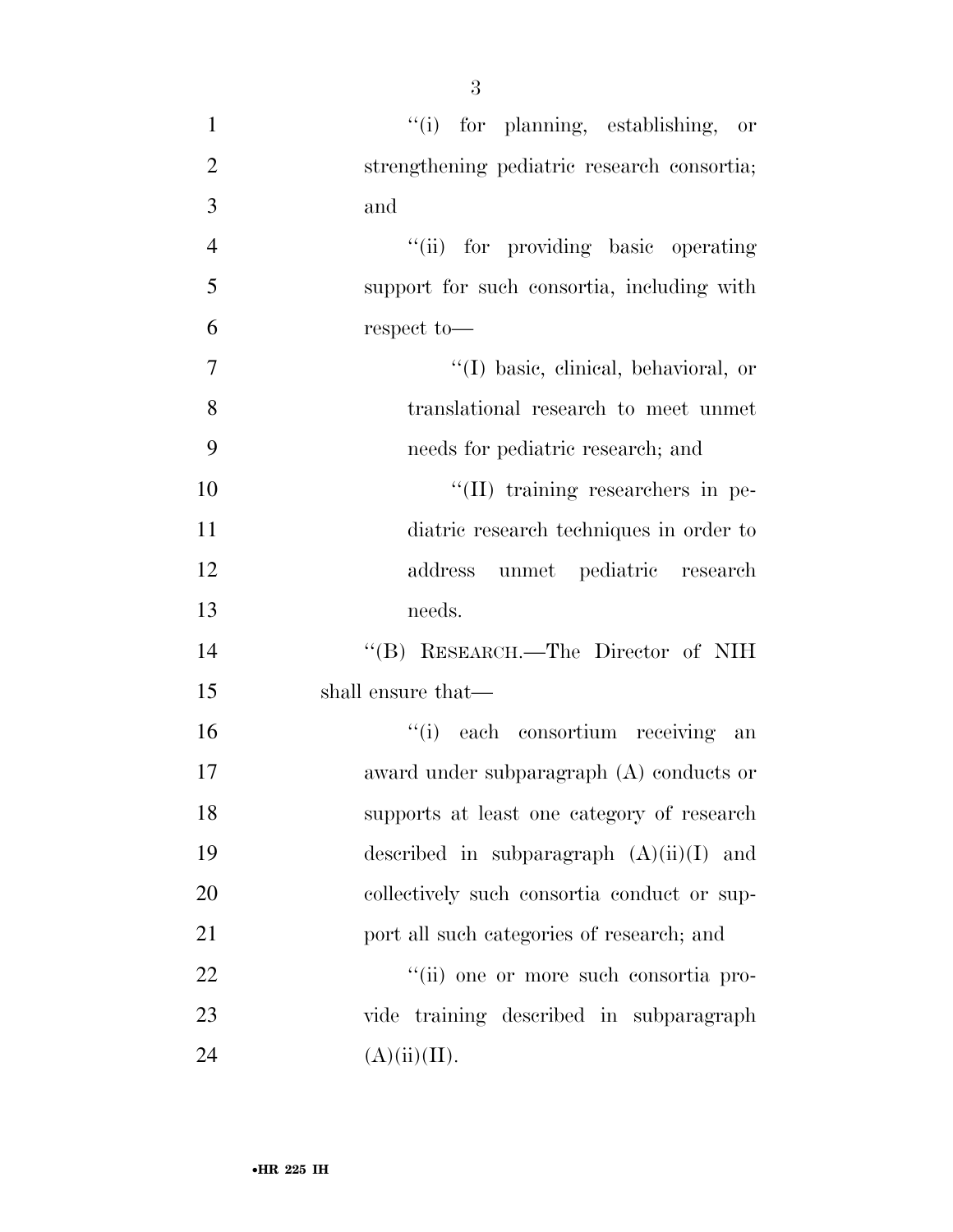| $\mathbf{1}$   | "(C) NUMBER OF CONSORTIA.—The Direc-              |
|----------------|---------------------------------------------------|
| $\overline{2}$ | tor of NIH may make awards under this para-       |
| 3              | graph for not more than 20 pediatric research     |
| $\overline{4}$ | consortia.                                        |
| 5              | "(D) ORGANIZATION OF CONSORTIUM.-                 |
| 6              | Each consortium receiving an award under sub-     |
| 7              | paragraph $(A)$ shall—                            |
| 8              | "(i) be formed from a collaboration of            |
| 9              | cooperating institutions;                         |
| 10             | "(ii) be coordinated by a lead institu-           |
| 11             | tion;                                             |
| 12             | "(iii) agree to disseminate scientific            |
| 13             | findings, including from clinical trials, rap-    |
| 14             | idly and efficiently; and                         |
| 15             | "(iv) meet such requirements as may               |
| 16             | be prescribed by the Director of NIH.             |
| 17             | "(E) SUPPLEMENT, NOT SUPPLANT.—Any                |
| 18             | support received by a consortium under sub-       |
| 19             | paragraph (A) shall be used to supplement, and    |
| 20             | not supplant, other public or private support for |
| 21             | activities authorized to be supported under this  |
| 22             | paragraph.                                        |
| 23             | "(F) DURATION OF SUPPORT.—Support of              |
| 24             | a consortium under subparagraph (A) may be        |

for a period of not to exceed 5 years. Such pe-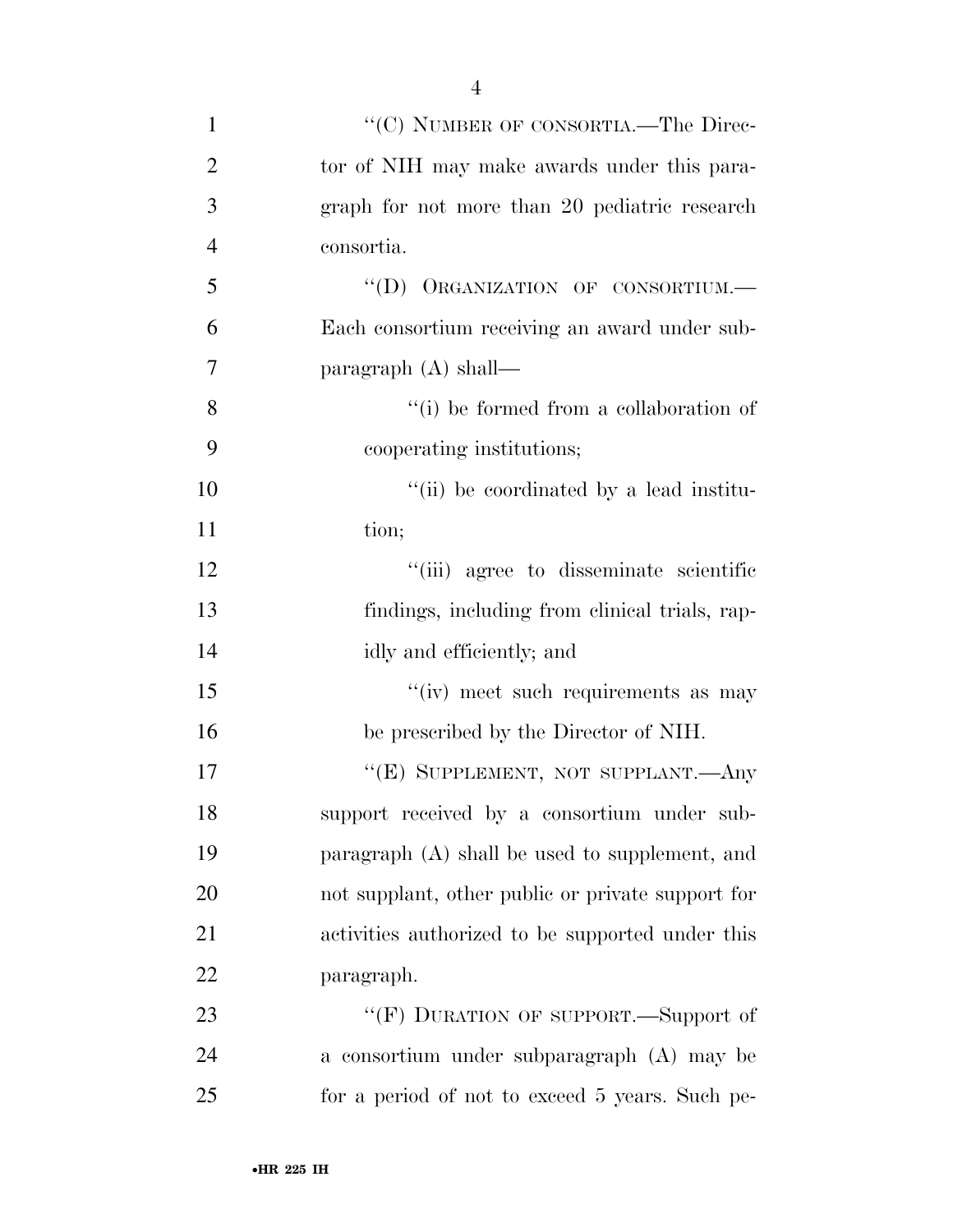| $\mathbf{1}$   | riod may be extended at the discretion of the         |
|----------------|-------------------------------------------------------|
| $\overline{2}$ | Director of NIH.                                      |
| 3              | "(3) COORDINATION OF CONSORTIA ACTIVI-                |
| $\overline{4}$ | TIES.—The Director of NIH shall—                      |
| 5              | $\lq\lq$ as appropriate, provide for the coordi-      |
| 6              | nation of activities (including the exchange of       |
| $\overline{7}$ | information and regular communication) among          |
| 8              | the consortia established pursuant to paragraph       |
| 9              | $(2)$ ; and                                           |
| 10             | "(B) require the periodic preparation and             |
| 11             | submission to the Director of reports on the ac-      |
| 12             | tivities of each such consortium.                     |
| 13             | "(4) ASSISTANCE WITH REGISTRIES.-Each                 |
| 14             | consortium receiving an award under paragraph         |
| 15             | $(2)(A)$ shall provide assistance to the Centers for  |
| 16             | Disease Control and Prevention in the establishment   |
| 17             | or expansion of patient registries and other surveil- |
| 18             | lance systems as appropriate and upon request by      |
| 19             | the Director of the Centers.                          |
| 20             | "(e) RESEARCH ON PEDIATRIC RARE DISEASES OR           |
| 21             | CONDITIONS.—                                          |
| 22             | " $(1)$ IN GENERAL.—In making awards under            |
| 23             | subsection $(d)(2)$ for pediatric research consortia, |
| 24             | the Director of NIH shall ensure that an appro-       |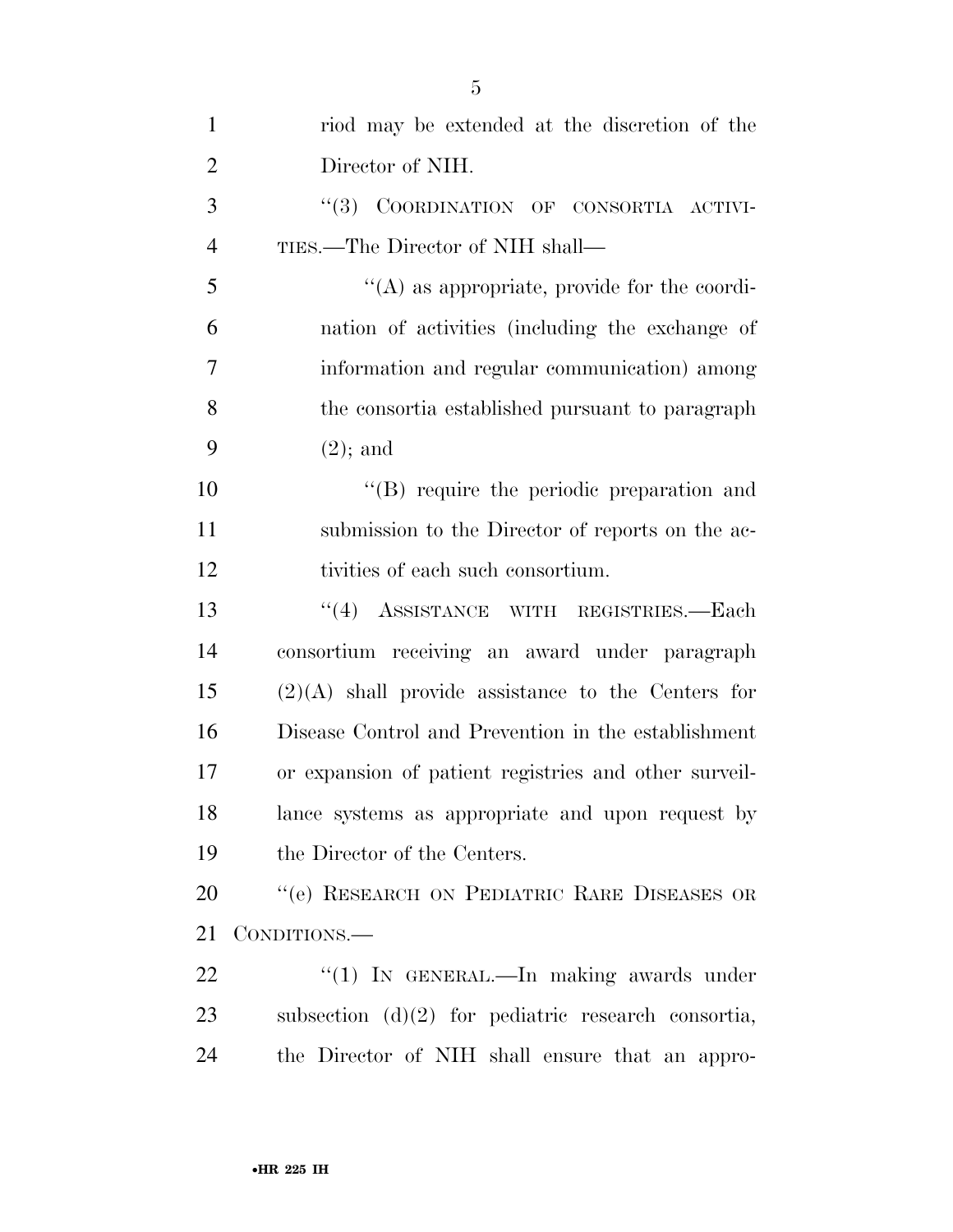| $\mathbf{1}$   | priate number of such awards are awarded to such    |
|----------------|-----------------------------------------------------|
| $\overline{2}$ | consortia that agree to—                            |
| 3              | "(A) focus primarily on pediatric rare dis-         |
| $\overline{4}$ | eases or conditions (including any such diseases    |
| 5              | or conditions that are genetic disorders (such as   |
| 6              | spinal muscular atrophy and Duchenne mus-           |
| $\overline{7}$ | cular dystrophy) or are related to birth defects    |
| 8              | (such as Down syndrome and fragile $X$ ); and       |
| 9              | "(B) conduct or coordinate one or more              |
| 10             | multisite clinical trials of the rapies for, or ap- |
| 11             | proaches to, the prevention, diagnosis, or treat-   |
| 12             | ment of one or more pediatric rare diseases or      |
| 13             | conditions.                                         |
| 14             | $``(2)$ DATA COORDINATING CENTER.—                  |
| 15             | $\lq\lq$ ESTABLISHMENT. In connection               |
| 16             | with support of consortia described in para-        |
| 17             | graph (1), the Director of NIH shall establish      |
| 18             | a data coordinating center for the following        |
| 19             | purposes:                                           |
| 20             | "(i) To distribute the scientific find-             |
| 21             | ings referred to in paragraph $(1)(C)$ .            |
| 22             | "(ii) To provide assistance in the de-              |
| 23             | sign and conduct of collaborative research          |
| 24             | projects and the management, analysis,              |